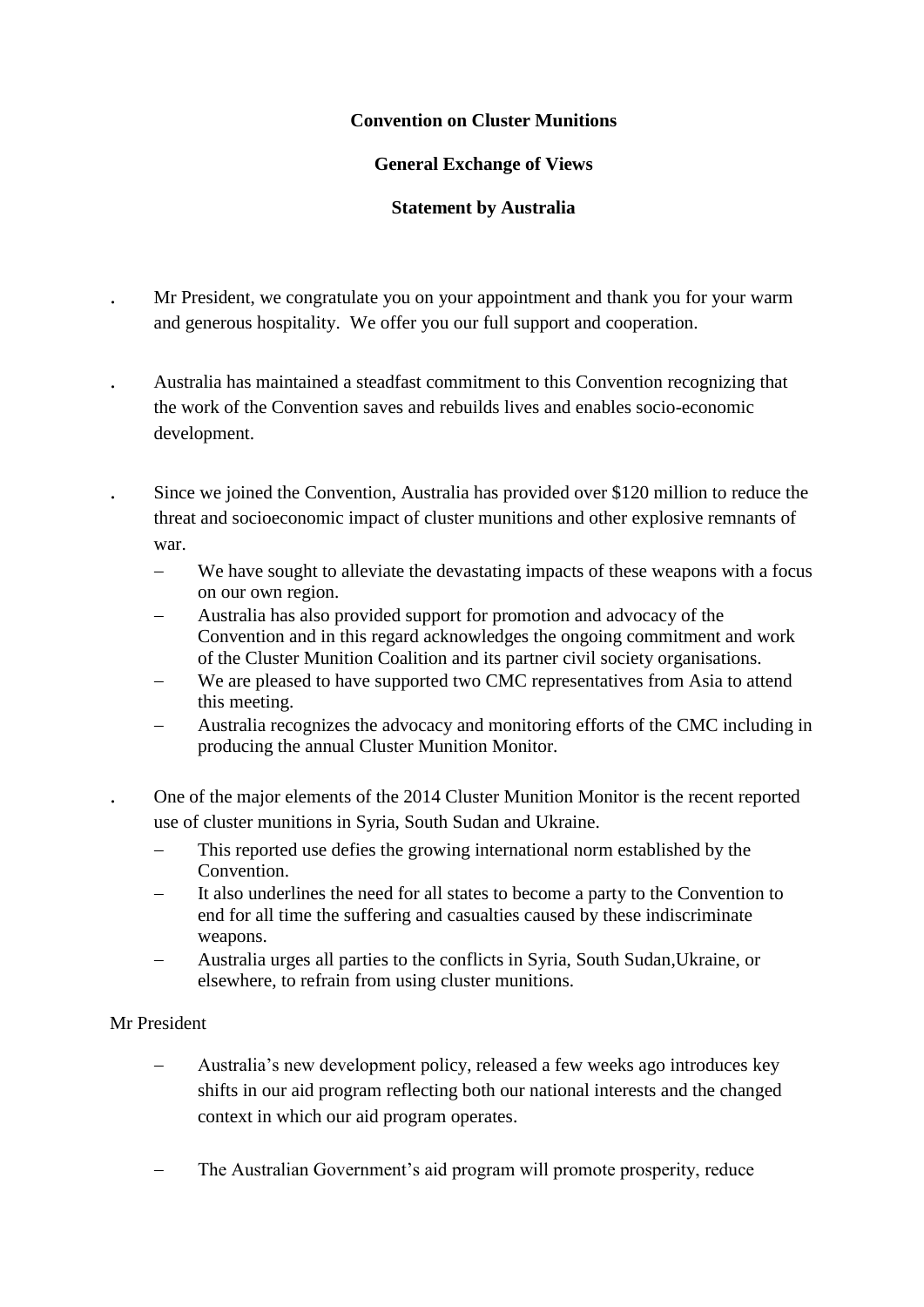poverty and enhance stability with a strengthened focus on our region, the Indo-Pacific.

 We will deliver aid in a way that reinforces the responsibility of partner governments to plan and fund their own economic development and poverty reduction strategies.

 Within the framework of our new development policy, Australia is considering how best to direct our future mine action assistance.

- This will be informed by an independent evaluation of the *Mine Action Strategy for the Australian aid program* planned for the later part of 2014.
- We expect to position our future mine action assistance to continue to make a real and measurable contribution to improving socio-economic conditions amongst the most vulnerable and disadvantaged groups in our region. We also expect our mine action assistance will continue to progress the work of this Convention and related instruments of international humanitarian law.

### Mr President

- This week we must look ahead to the key implementation challenges that need to be addressed as we move closer towards the First Review Conference
	- States parties need to ensure we maintain the momentum on stockpile destruction and step up efforts to prioritise clearance and risk reduction within national development plans, particularly where it will reduce casualties, enhance livelihoods, or promote peace and security.
	- The challenges to ensuring the effective reach and sustainability of assistance to victims are not new, but we need to find more practical ways, of supporting States parties and civil society organisations in providing victim assistance.
- We welcome our newest State Parties, Belize and Republic of Congo and urge all States parties to pursue all avenues to promote the Convention.
- It is a concern that the rate of the submission of transparency reports continues to drop.
	- States parties need to consider how to reinvigorate the reporting system to ensure it better enables States parties to monitor progress on implementation, and be used as a tool to match assistance needs and opportunities for cooperation.
- We look forward to a fully functioning Implementation Support Unit (ISU) in time for the first Review Conference in 2015.